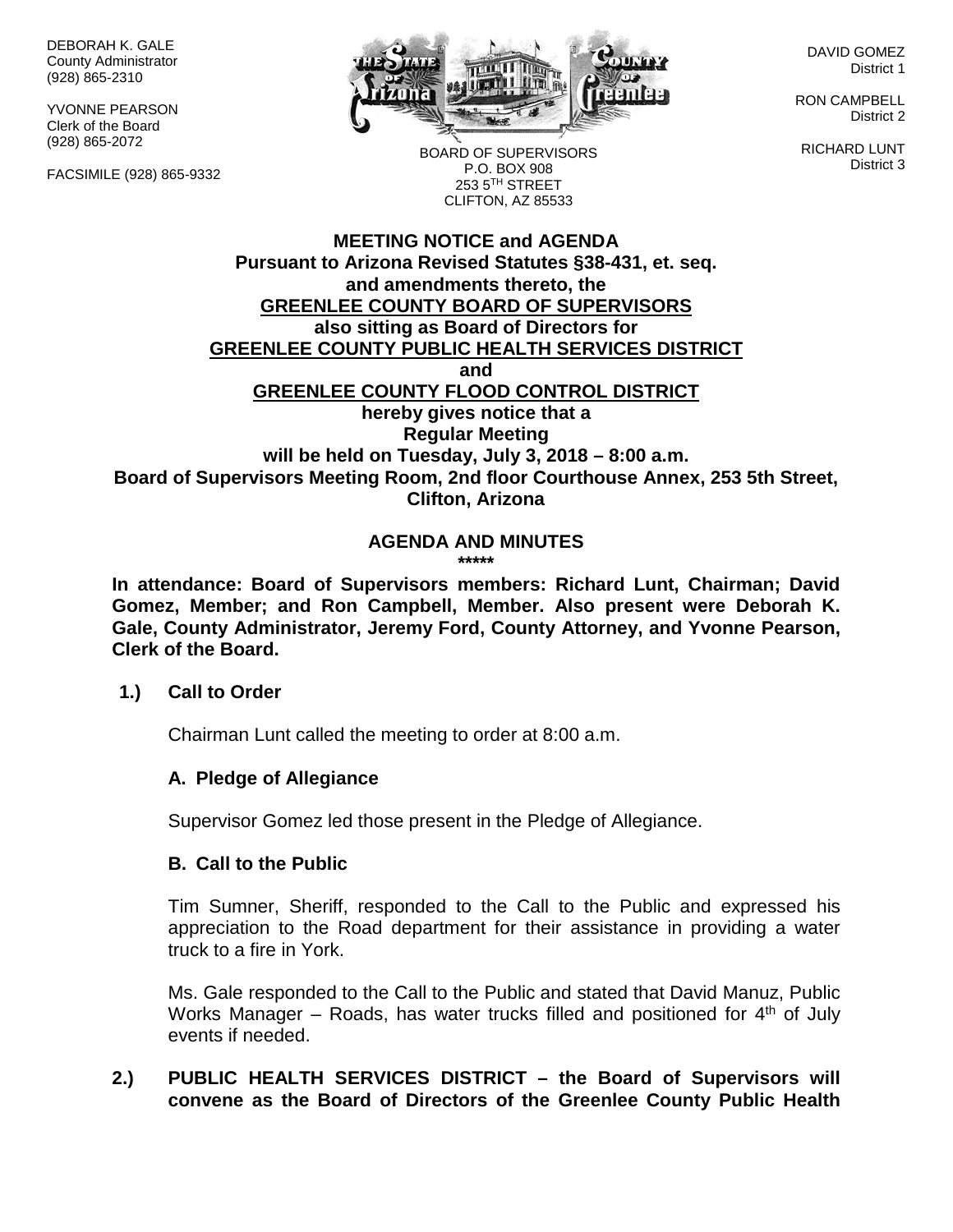**Services District and will reconvene as the Board of Supervisors following consideration of these items:**

# **A. Consent Agenda**

- **1. Clerk of the Board: Consideration of approval of Public Health Services District expense warrants in excess of \$1,000.00**
- **2. Health & County Services Director: Consideration of approval of the Emergency Preparedness Program Contract with the Arizona Department of Health Services. Contract # ADHS 17-133192 Amendment No. 4**
- **3. Health & County Services Director: Consideration of approval for the Professional Services Agreement with Gila Health Resources for Medical Advisor services for Fiscal Year 2019 in an amount not to exceed \$2,250.00 per month to be paid with Public Health Services District funds**
- **4. Health & County Services Director: Consideration of approval of the Intergovernmental Agreement with the Arizona Department of Health Services for the Tuberculosis Program effective July 1, 2018 through June 30, 2023.**

Upon motion by Supervisor Gomez, seconded by Supervisor Campbell, and carried unanimously, the Board approved the Public Health Services District Consent Agenda as presented.

**3.) FLOOD CONTROL DISTRICT – the Board of Supervisors will convene as the Board of Directors of the Greenlee County Flood Control District and will reconvene as the Board of Supervisors following consideration of these items:**

# **A. Consent Agenda**

**1. Clerk of the Board: Consideration of approval of Flood Control District expense warrants in excess of \$1,000.00**

Upon motion by Supervisor Gomez, seconded by Supervisor Campbell, and carried unanimously, the Board approved the Flood Control District Consent Agenda as presented.

# 4.) **Budget Work Session – Fiscal Year 2019 Greenlee County Budget**

Ms. Gale stated that at the last Board of Supervisors meeting the Sheriff brought up the fact that some Sergeants in his department have subordinates with higher salaries. She stated that the same situation is happening in the Road Department also and that there is a need to review and possibly revise the promotion, demotion and probation polices. As discussed at the previous Board meeting, the pay plan will be reviewed by a team of county officials in the fall for possible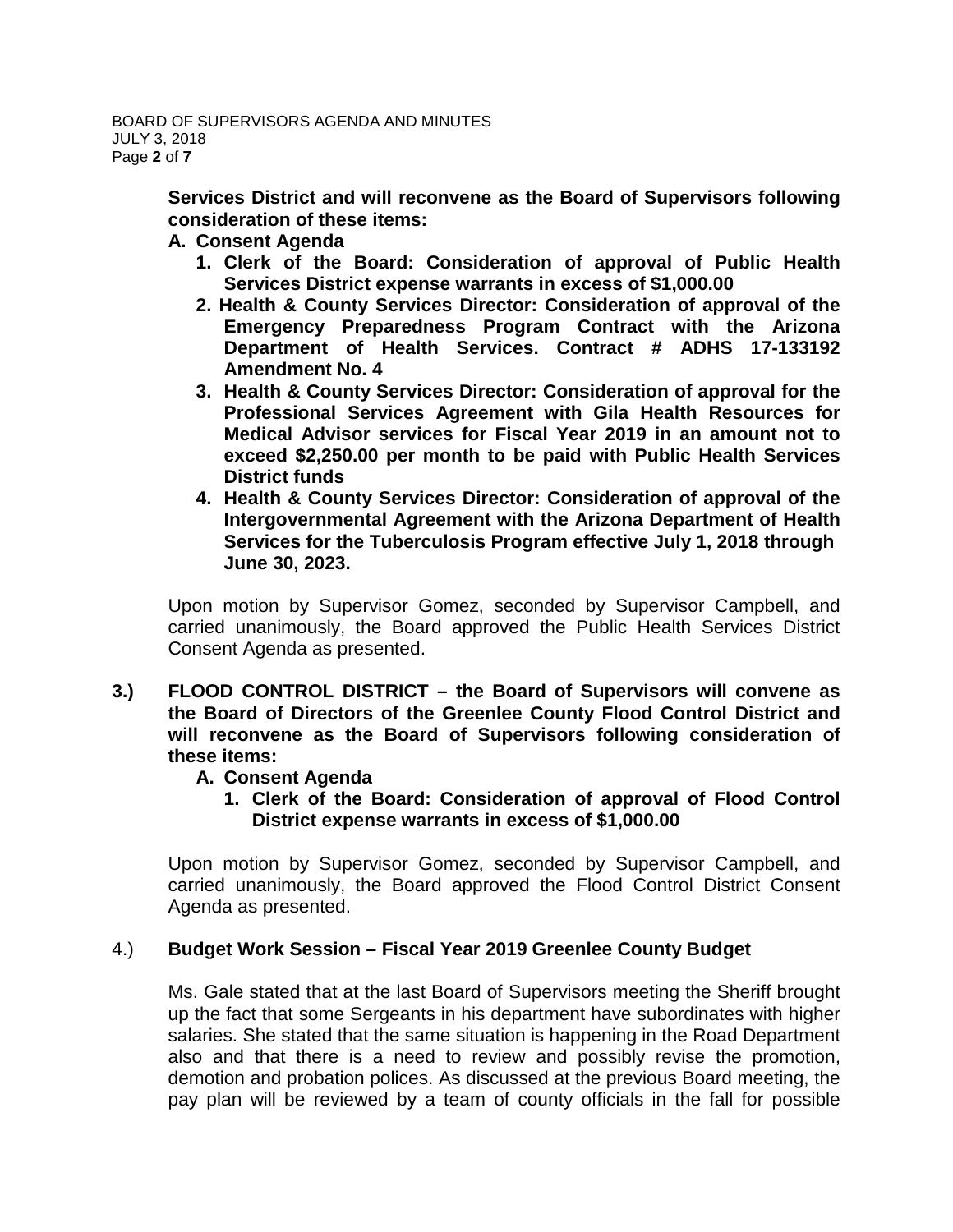revision that will benefit all departments. Chairman Lunt stated that the policy needs to be reviewed and set one policy to treat all employees fairly. Supervisor Campbell stated that the Holiday Pay plan has been revised, a Detention Officer II position has been approved and that all are costly. The Board has a fiscal responsibility and cannot approve every request and the pay scale needs to be looked at so that it works for all departments. Supervisor Gomez agreed that the pay scale needs to be reviewed, as discussed at the last Board meeting, and needs to work for all employees in all departments. Ms. Gale stated that the equipment donated to the Sheriff's Department and associated costs is built into the budget as discussed at previous budget work sessions. A plan including cost and placement of the building to be used for Search & Rescue equipment, also to be donated from Search & Rescue was requested and needs to be presented for Board of Supervisors approval.

Ms. Gale explained that application for United Way grant funding for installing a kitchen and equipment at the Extension Office at the South Annex is being submitted and the funding will run through the County.

Mr. Ronnerud, County Engineer/Planning Director, explained the need to install scales at the landfill to have better information regarding the amount of waste coming into the landfill. He also recommended an increase of commercial waste fees from \$43.10 \$58 - \$59 per ton – there has been no increase in 18 years and with the increase of population comes an increase in waste and increase of cost to manage. The purchase of scales includes software that not only produces reports but has a billing system included. A package with more information will be brought back to the Board at a meeting in August.

# **5.) Presentation of the 2018/2019 Greenlee County Tentative Budget**

Ms. Gale presented a powerpoint slide show with information regarding the fiscal year 2019 budget that includes estimated revenues and expenses. She reviewed the several schedules of the budget document and explained that the budget includes a 2.5% salary increase for all employees effective the first payroll that includes September 1, 2018. Employees hired on or after July 1, 2018 are not eligible for the increase. She also reviewed the proposed Capital Improvement Plan that includes Airport hangar and fuel project development, communication equipment and implementation to upgrade from analog to digital for the Sheriff's Department, and bridge projects.

#### **6.) Discussion/Action regarding the adoption of the 2018/2019 Greenlee County Tentative Budget**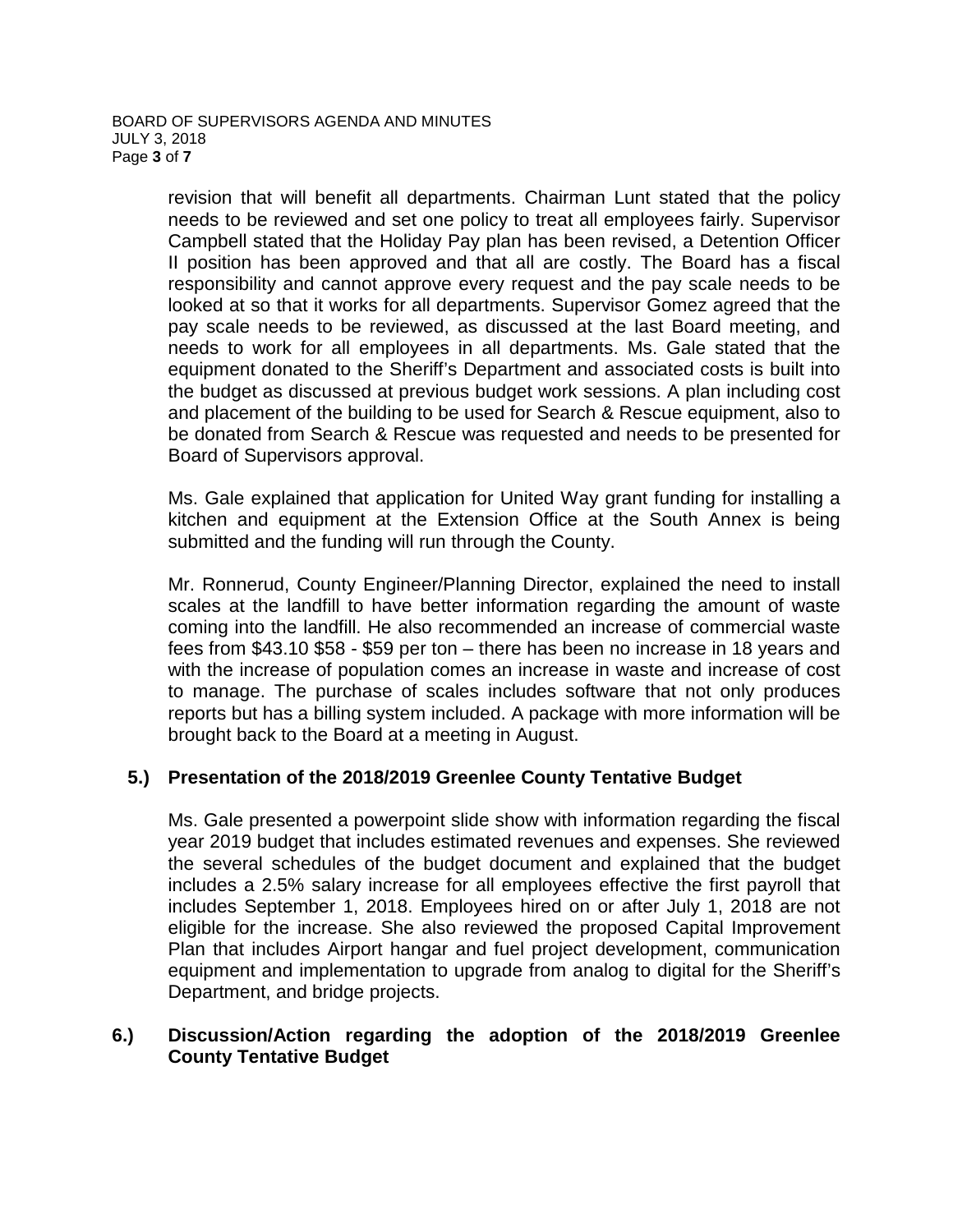Supervisor Gomez moved to adopt the Fiscal Year 2018-2019 Greenlee County Tentative Budget in the General Fund amount of \$13,999,314 and the total budget in the amount of \$24,887,239. This motion includes the budgets for the Flood Control District in the amount of \$300,000, the Public Health Services District budget in the amount of \$2,323,023, the Capital Improvement Plan, the Fund Balance Policy, and the Public Safety Personnel Retirement System Pension Funding Policy. A Truth in Taxation Hearing for the Public Health Services District will be held on August 6, 2018. Supervisor Campbell seconded the motion and the motion carried unanimously.

# **7.) Philip Ronnerud, County Engineer/Planning Director**

**A. Discussion/Action regarding Amendment 1 to extend the term of the the Standard Master Agreement with Kimley-Horn and Associates, Inc. for Professional Services for the Sheldon Letter Of Map Revision (LOMR) to December 31, 2018**

Upon motion by Supervisor Campbell, seconded by Supervisor Gomez, and carried unanimously, the Board approved the request as presented.

# **8.) Discussion/Action regarding the Liquor License Application for Extension of Premises/Patio Permit by Lawrence F. Innes Jr. doing business as Blue Wilderness Properties, Hannagan Meadow for a permanent change of area of service of liquor**

Ms. Gale explained that the County Treasurer provided information that Mr. Innes has paid \$5,000.00 toward his delinquent taxes and also told the Treasurer that another check in the amount of \$5,000.00 could be expected at the end of July and that all taxes would be paid in full by the end of the year. Mr. Innes owed approximately \$28,159.74 before the most recent payment. The Board expressed their concerns and decided to approve the Application for Extension of Premises/Patio Permit and give Mr. Innes the benefit of doubt. Upon motion by Supervisor Campbell, seconded by Supervisor Gomez, and carried unanimously, the Board approved the request as presented.

#### **9.) Kay Gale, County Administrator A. County and State budget and legislative issues**

Ms. Gale reported the following:

- Preparation is underway for the upcoming Primary and General Elections
- Staff at the County Supervisors Association (CSA) is working to prepare and compile legislative proposals to be considered at the CSA Legislative Summit in October.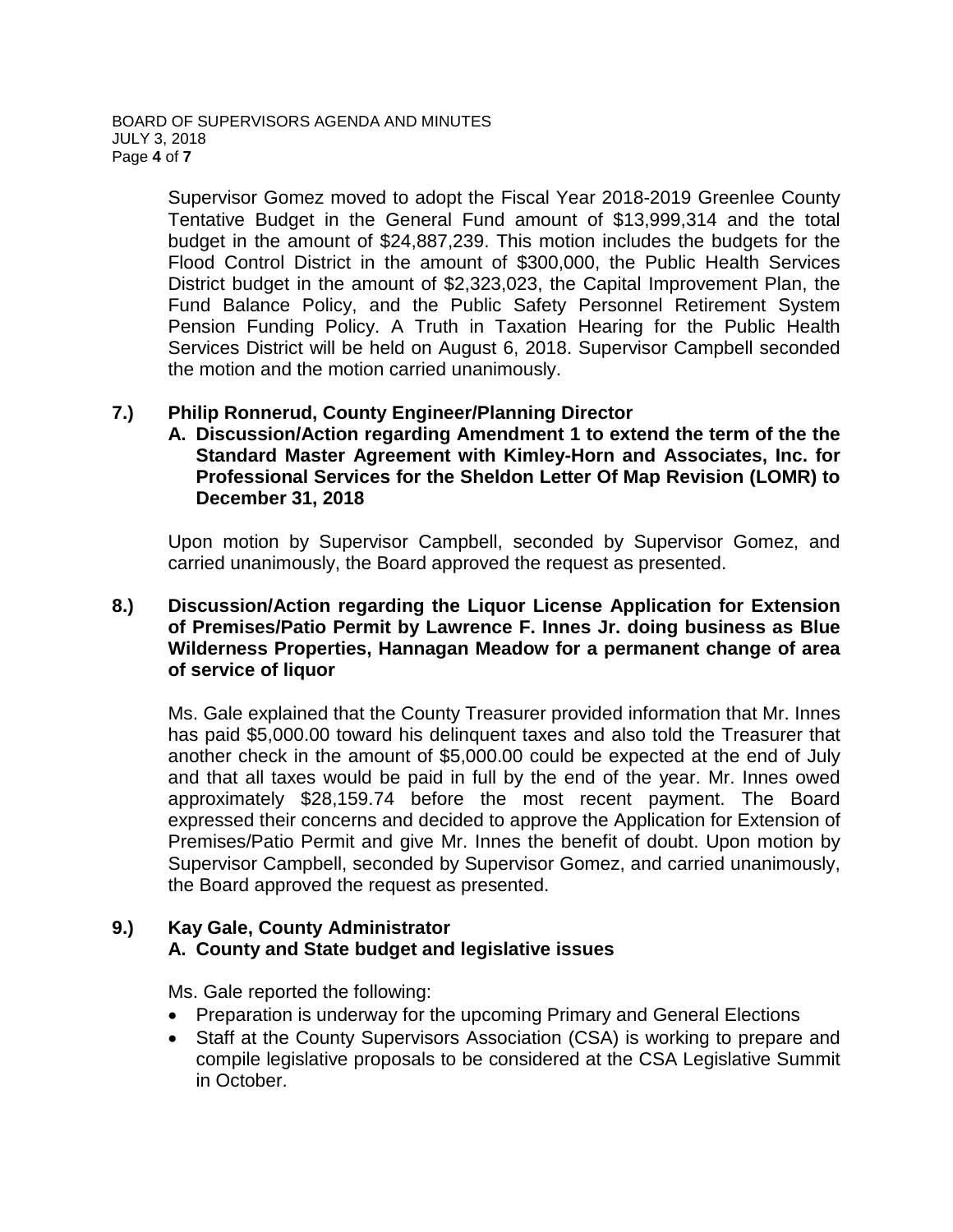BOARD OF SUPERVISORS AGENDA AND MINUTES JULY 3, 2018 Page **5** of **7**

#### **B. Calendar Events**

The Calendar of Events was reviewed.

- **10.) Consent Agenda**
	- **A. Clerk of the Board: Consideration of approval of expense warrants in excess of \$1,000.00 – Voucher 1092; 1093**
	- **B. Chief Financial Officer: Consideration of approval of General Fund loans in the amount of \$1,542.00 to be reimbursed upon receipt of funds: Fund 118- \$126.05; Fund 195- \$1,415.95**
	- **C. Clerk of the Board: Consideration of approval regarding the Fiscal Year 2017-2018 Intergovernmental Agreement with Graham County to furnish the use of Internet DS3 and equipment co-location.**
	- **D. Chief Probation Officer: Consideration of approval of Employee Transaction Form - C. Corbell, Secretary/APETS Coordinator; S. Chacon, Court Interpreter Juvenile Program Coordinator**
	- **E. Emergency Management: Consideration of approval of the SouthWest Systems Enterprise Communications Radio Maintenance Agreement for the Greenlee County Sheriff's Office and Road Department in the amount of \$68,973.70 to be paid with budgeted Emergency Management grant funding**
	- **F. County Administrator: Consideration of approval of Professional Services Contract with Dr. James Huish for Senior Podiatry Services.**
	- **G. Superior Court Judge: Consideration of approval of Provision of Indigent Representation contracts for fiscal year 2019 for attorneys: Ivan Abrams, Carolyn Clark, Daisy Flores, Josi Lopez, Rebecca Johnson, Alison Stavris, and Christopher Stavris**
	- **H. Clerk of the Board: Consideration of adoption of Resolution 18-07-01 authorizing the County Treasurer to invest and reinvest all monies as authorized by law for fiscal year beginning July 1, 2018 and ending on June 30, 2019 pursuant to Arizona Revised Statutes §35-327(G)**
	- **I. Elections Director: Consideration of Withdrawal of Precinct Committeeman candidacy of Becky Nutt, Republican, Precinct 4-Clifton 2 and withdrawal her of appointment action taken at the June 21, 2018 Board of Supervisors meeting**
	- **J. Clerk of the Board: Consideration of appointment of Local Public Safety Personnel Retirement System (PSPRS) Board members: David Gomez, Chairperson; David Gonzales, Appointed Member; Daniel Medina, Elected Member; Mark Crandell, Elected Member**
	- **K. Event Coordinator: Consideration of approval of the Greenlee County Fair Vendor/Concessionaire Agreement Application**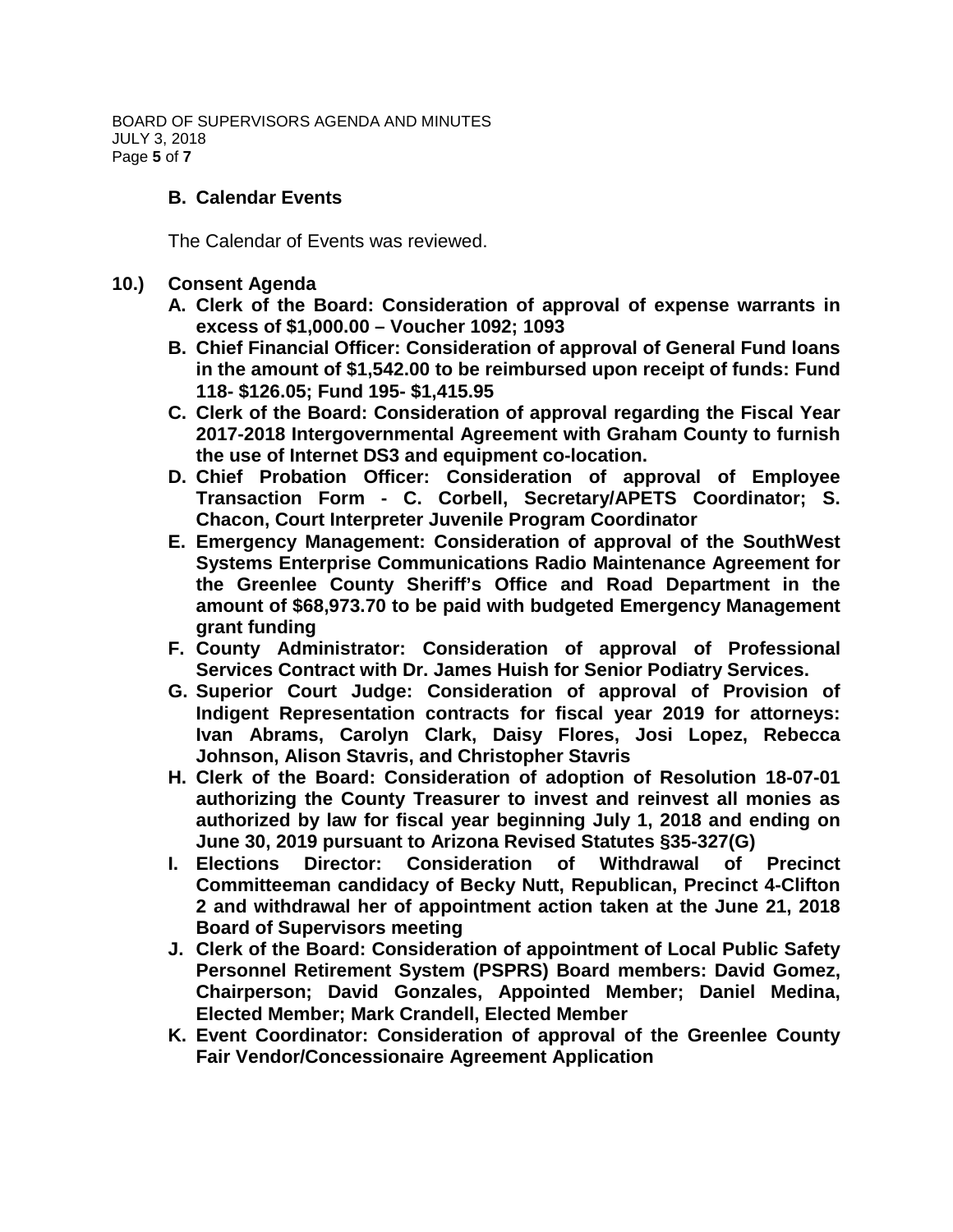- **L. Event Coordinator: Consideration of approval of the Rodeo Clown Services Agreement for the 2018 Greenlee County Fair in the amount of \$850.00 to be paid with budgeted Fair funds**
- **M. Event Coordinator: Consideration of approval of the Standard Performance Agreement with Godfrey the Magician for performances at the 2018 Greenlee County Fair in the amount of \$1,800.00 to be paid with budgeted Fair funds**
- **N. Clerk of the Board: Consideration of approval of the Subscription Agreement with Scytl for Election Night Reporting Services in the amount of \$4,088.00 initial implementation and \$3,332.00 annually to be paid with budgeted general funds**
- **O. Clerk of the Board: Consideration of adoption of resolution 10-07-02 resolution of the Board of Supervisors of Greenlee County, (the "county") authorizing the county to execute, issue, sell and deliver the county revolving line of credit loan agreement and county revolving line of credit promissory note to ZB, N.A. dba National Bank of Arizona ("NBAZ") commencing July 1, 2018 and ending June 30, 2019, in a principal amount not to exceed \$3,500,000; approving a form of county revolving line of credit loan agreement and county revolving line of credit promissory note; and related matters.**

Upon motion by Supervisor Gomez, seconded by Supervisor Campbell, and carried unanimously, the Board approved the Consent Agenda as presented.

# 11.) **Supervisor Reports**

#### **Supervisor Richard Lunt** A. **Freeport-McMoRan Inc. update meeting**

Supervisor Lunt attended a meeting with

# **B. Water Rights meeting**

Supervisor Lunt attended a Water Rights meeting that was very well attended including some state representatives. He expressed concerns that some people who needed to be at the meeting were not present.

# **Supervisor David Gomez**

# A. **South Eastern Arizona Governments Organization (SEAGO) Housing Feasibility Stakeholder meeting**

Supervisor Gomez attended this meeting where information was gathered, panels were formed and breakout work sessions took place for discussion in